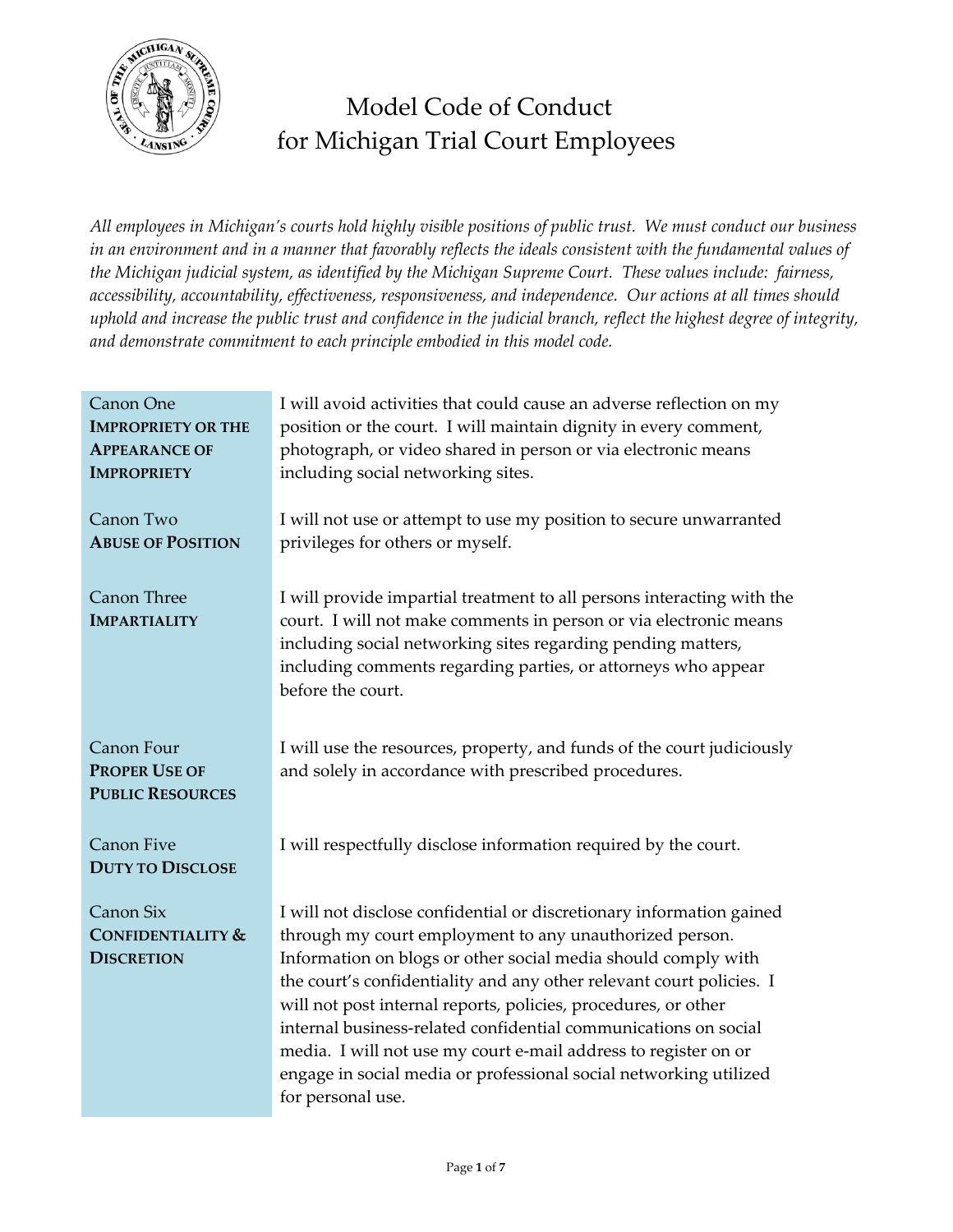| <b>Canon Seven</b><br><b>DISCRIMINATION</b> | I will not discriminate on the basis of race, color, religion, national<br>origin, gender, or other protected group.                                                                                                                                                                                                                                                                          |
|---------------------------------------------|-----------------------------------------------------------------------------------------------------------------------------------------------------------------------------------------------------------------------------------------------------------------------------------------------------------------------------------------------------------------------------------------------|
| Canon Eight<br>POLITICAL ACTIVITY           | I am free to participate in political activities during nonworking hours<br>as long as such activity does not use or appear to use my position or<br>court in connection with such activities.                                                                                                                                                                                                |
| Canon Nine<br><b>DUTY TO SERVE</b>          | I will carry out my responsibilities to the court, litigants, coworkers,<br>and all others interacting with the court in a timely, diligent, and<br>courteous manner. I will not harass, threaten, retaliate or disparage<br>court employees, or anyone associated with, or doing business with<br>the court, whether in person or through other means, including the<br>use of social media. |
| Canon Ten<br><b>COMPETENCY</b>              | I will actively pursue educational opportunities to improve my<br>professional knowledge, skills, and abilities in order to provide<br>quality service to the court and the public.                                                                                                                                                                                                           |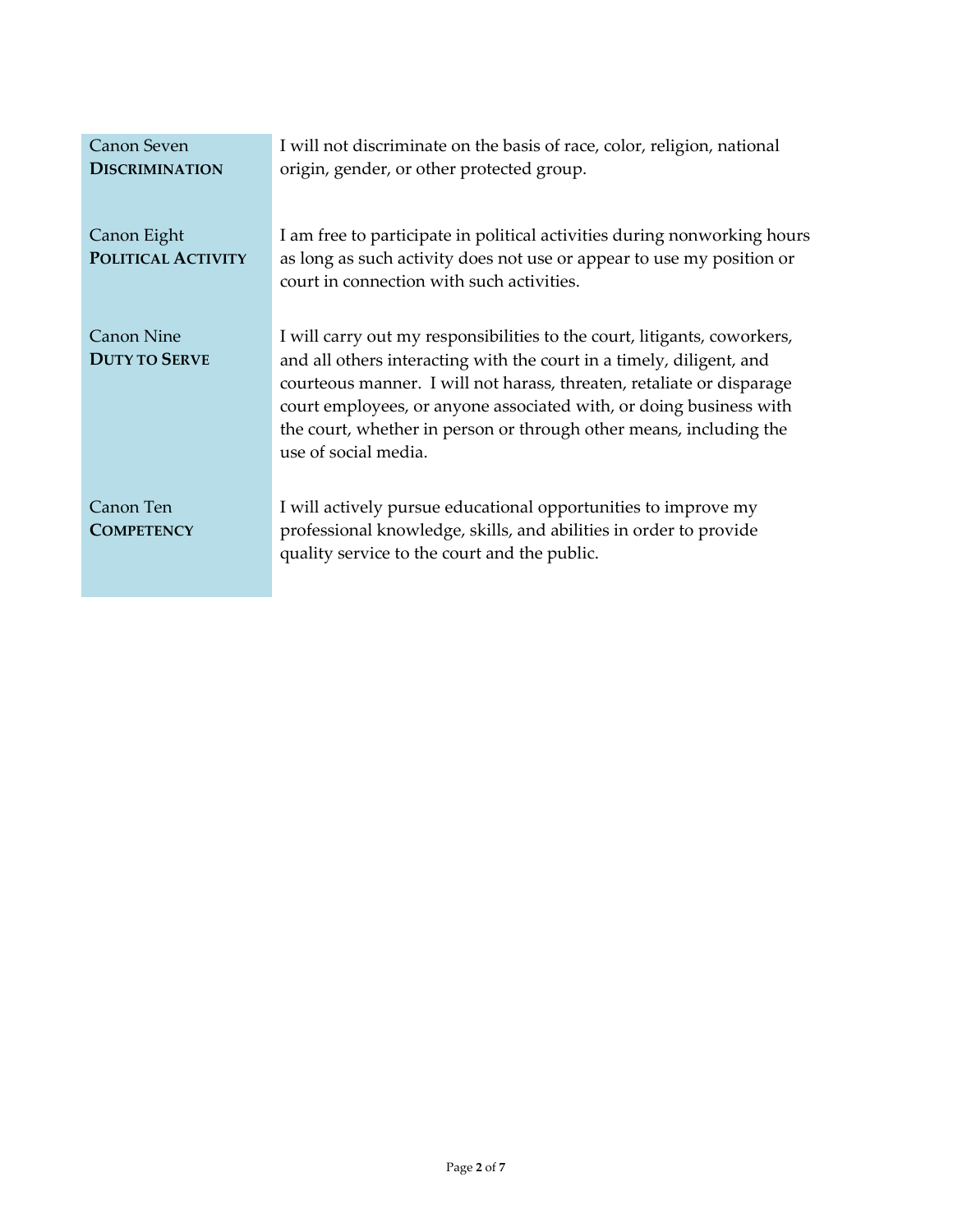# **Guidelines**

The following guidelines clarify the aforementioned canons:

| Canon One<br><b>IMPROPRIETY OR</b><br><b>THE APPEARANCE</b><br>OF IMPROPRIETY | Court employees are highly visible and should conduct themselves in a<br>way that instills public trust and confidence. Their actions reflect not<br>only on themselves, but on the court as well. Improper behavior or the<br>appearance of improper behavior may compromise the integrity of the<br>court. Activities an employee engages in that are improper or may be<br>perceived as improper include:<br>Violating federal, state, or local laws and regulations.<br>Entering into a contract directly or indirectly for services,<br>supplies, equipment, or realty with the court system.<br>Outside employment that may conflict or appear to conflict with<br>the employee's job duties. Seek approval from the appropriate<br>authority before accepting outside employment. NOTE: No<br>form of outside employment shall be performed utilizing the<br>resources of the court and shall not require or induce the<br>employee to disclose information acquired in the course of his or<br>her official duties.<br>Employees shall abide by the Michigan Supreme Court anti-<br>nepotism policy found in AO 2016-05.<br>Employees shall not engage in the use of social media while<br>$\bullet$<br>also listing his or her affiliation with the court. If an<br>employee identifies himself or herself as a court employee,<br>they must state that the views they express on social media<br>are their own and not those of the court.<br>If employees choose to identify themselves as judiciary<br>٠<br>employees on personal social media, some readers may<br>view them as spokespersons for the court and/or for a<br>particular court. Even if you do not identify yourself as a<br>judiciary employee, you should assume that the viewer of<br>any social media is aware that you are a judiciary employee<br>and that you are held to a high standard of personal and |
|-------------------------------------------------------------------------------|---------------------------------------------------------------------------------------------------------------------------------------------------------------------------------------------------------------------------------------------------------------------------------------------------------------------------------------------------------------------------------------------------------------------------------------------------------------------------------------------------------------------------------------------------------------------------------------------------------------------------------------------------------------------------------------------------------------------------------------------------------------------------------------------------------------------------------------------------------------------------------------------------------------------------------------------------------------------------------------------------------------------------------------------------------------------------------------------------------------------------------------------------------------------------------------------------------------------------------------------------------------------------------------------------------------------------------------------------------------------------------------------------------------------------------------------------------------------------------------------------------------------------------------------------------------------------------------------------------------------------------------------------------------------------------------------------------------------------------------------------------------------------------------------------------------------------------------------------------------------------------------------|
|                                                                               | professional conduct.                                                                                                                                                                                                                                                                                                                                                                                                                                                                                                                                                                                                                                                                                                                                                                                                                                                                                                                                                                                                                                                                                                                                                                                                                                                                                                                                                                                                                                                                                                                                                                                                                                                                                                                                                                                                                                                                       |
| Canon Two<br><b>ABUSE OF POSITION</b>                                         | The use of the real or apparent power of a position as a court employee<br>to personally benefit the employee or someone else is prohibited. Court<br>employees should never use their position to secure privileges, gifts,<br>special favors, or exemptions. Generally, these would be special<br>considerations given by others to the employee specifically because of<br>his or her position as a court employee. The solicitation or acceptance of<br>a gift, favor, or additional compensation can give the impression that<br>something will be done in return for the donor. This contravenes the<br>core ideals of the judiciary.                                                                                                                                                                                                                                                                                                                                                                                                                                                                                                                                                                                                                                                                                                                                                                                                                                                                                                                                                                                                                                                                                                                                                                                                                                                 |
|                                                                               | A court employee shall not attempt to take advantage of his or her<br>access to judges and court files to further any personal interest, or                                                                                                                                                                                                                                                                                                                                                                                                                                                                                                                                                                                                                                                                                                                                                                                                                                                                                                                                                                                                                                                                                                                                                                                                                                                                                                                                                                                                                                                                                                                                                                                                                                                                                                                                                 |

engage in ex parte discussions.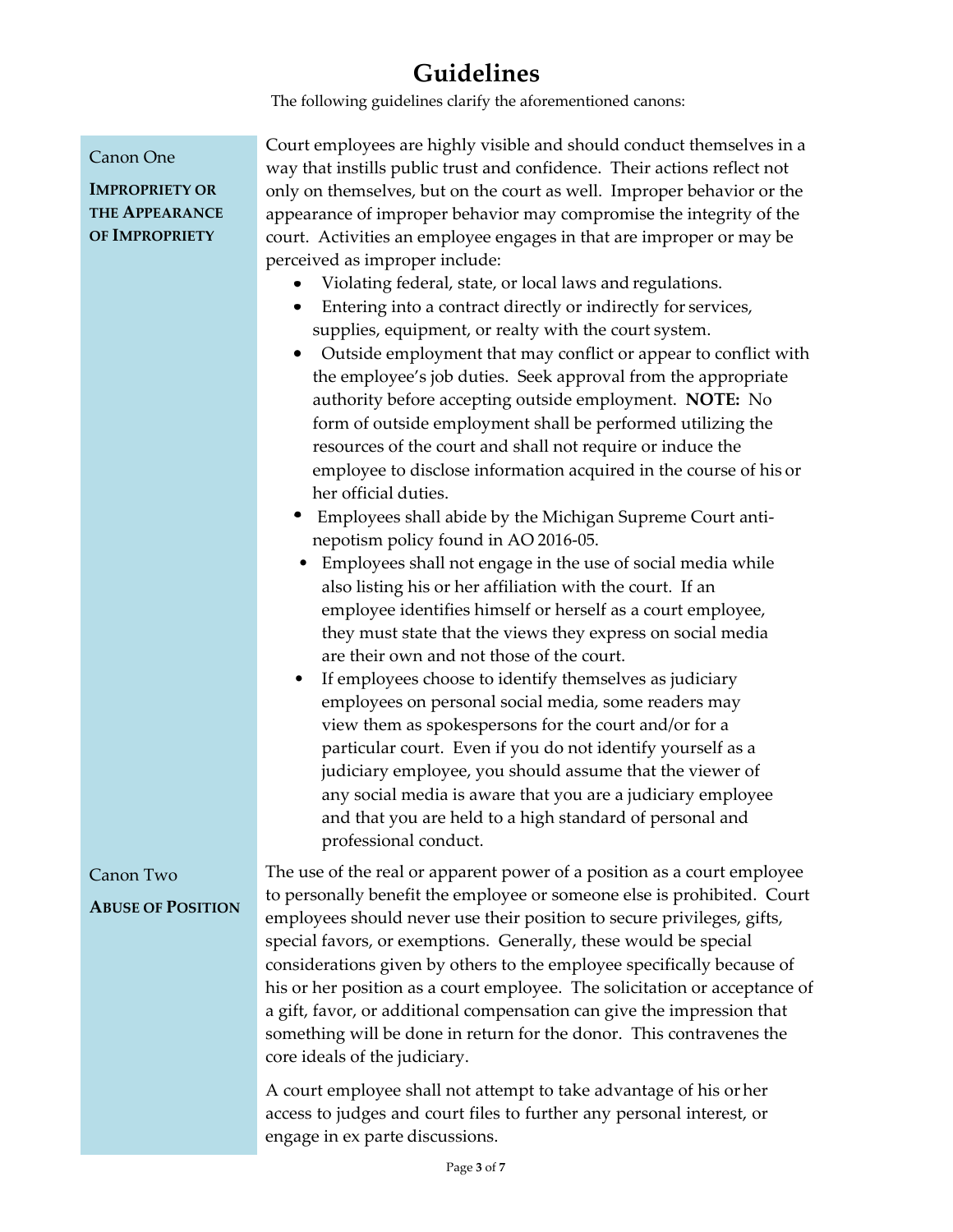| <b>Canon Three</b><br><b>IMPARTIALITY</b>                     | The official actions of an employee should not be affected or appear to<br>be affected by kinship, rank, position, or influence of any party or<br>person involved in the court system. Many times relationships place<br>temptation upon the employee to provide special service or nonservice.<br>Differential treatment in any of these situations undermines the integrity<br>of the employee and the judicial system.                                                                                                                                                                                                                                         |
|---------------------------------------------------------------|--------------------------------------------------------------------------------------------------------------------------------------------------------------------------------------------------------------------------------------------------------------------------------------------------------------------------------------------------------------------------------------------------------------------------------------------------------------------------------------------------------------------------------------------------------------------------------------------------------------------------------------------------------------------|
|                                                               | Employees need to be able to provide impartial and understandable<br>answers to the public's questions in an efficient manner, without<br>providing legal advice.                                                                                                                                                                                                                                                                                                                                                                                                                                                                                                  |
|                                                               | Employees must act at all times in a manner that promotes public<br>confidence in the independence, integrity, and impartiality of the<br>judiciary.                                                                                                                                                                                                                                                                                                                                                                                                                                                                                                               |
| Canon Four<br><b>PROPER USE OF</b><br><b>PUBLIC RESOURCES</b> | Court employees are stewards of public resources. A court employee<br>shall use the resources, property, and funds judiciously and solely in<br>accordance with prescribed procedure. Pitfalls include temptations<br>such as personal phone calls at the court's expense, personal use of<br>government property (such as office supplies, printers, computers,<br>vehicles, etc.), or the use of court property to assist nonemployees as a<br>favor.                                                                                                                                                                                                            |
| <b>Canon Five</b><br><b>DUTY TO DISCLOSE</b>                  | A court employee should expect coworkers to abide by the canons set<br>out in this code. A court employee shall report violations of this code or<br>attempts to compel one to violate this code.                                                                                                                                                                                                                                                                                                                                                                                                                                                                  |
|                                                               | Court employees must inform the appropriate authority if he or she is<br>arrested in any jurisdiction or involved in any pending legal action at<br>the court of employment. This will allow the court to take the<br>appropriate actions related to the employee's status.<br>When required by law, rule, or regulation, court employees will<br>dutifully disclose all financial interests and dealings.                                                                                                                                                                                                                                                         |
| Canon Six<br>CONFIDENTIALITY &<br><b>DISCRETION</b>           | Although most court records are public, some are nonpublic, and<br>cannot be released. Court employees need to understand the types of<br>cases, and documents that are considered confidential. Confidential<br>information should never be disclosed to any unauthorized person for<br>any purpose to the media, general public, in person, or over the phone,<br>or on social media. Employees shall never disclose confidential<br>information including, but not limited to, the possible outcome of a<br>pending case, case processing procedures, and other nonpublic<br>information in person or via electronic means including social media<br>platforms. |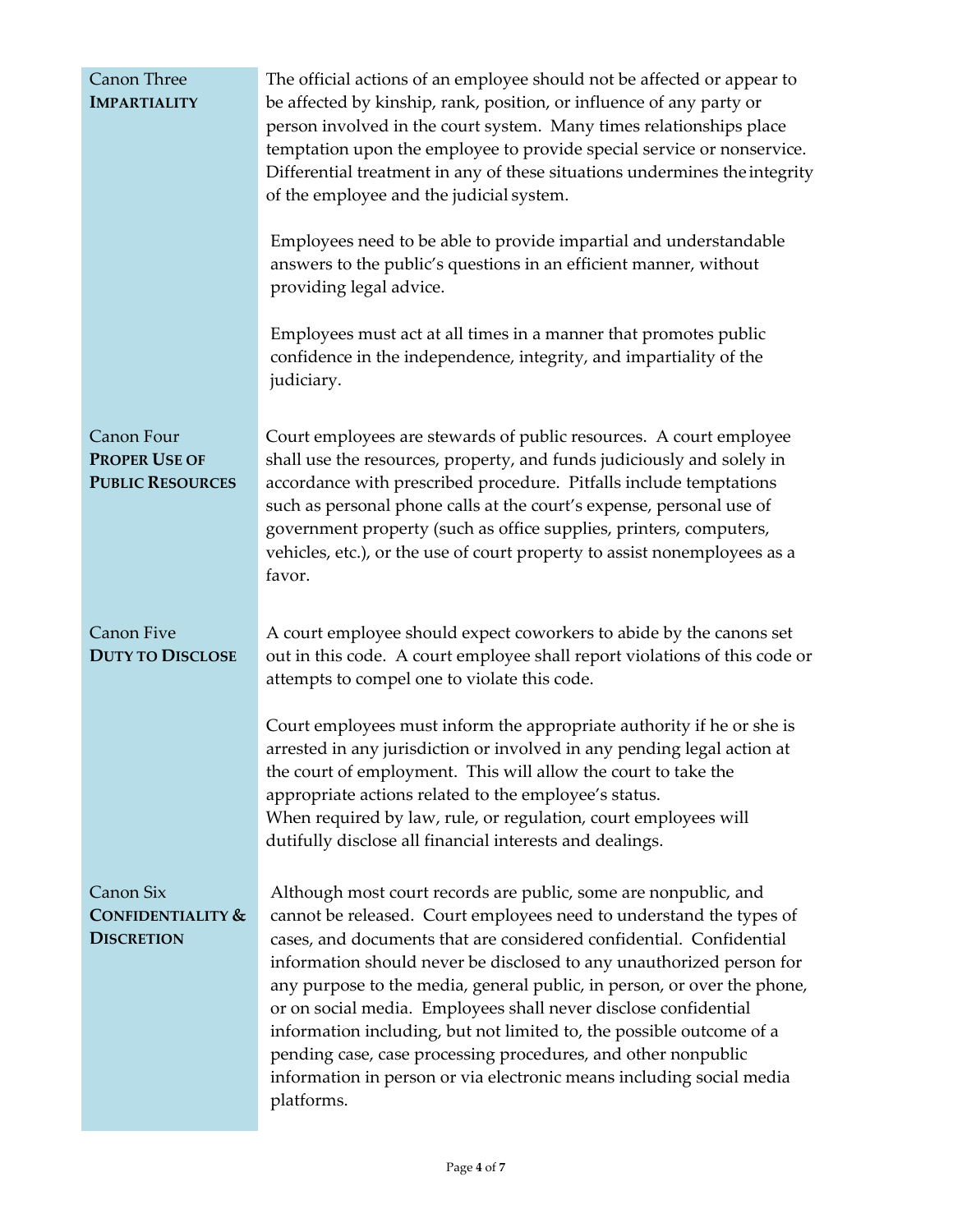#### Canon Six (con't.)

### **CONFIDENTIALITY & DISCRETION**

Sensitive information acquired by court employees in the course of performing their official duties should never be revealed until it is made a matter of public record. Even when the information becomes public, court employees should exercise a great deal of discretion.

Sometimes breaches of confidentiality do not involve intentional disclosures of official court records. Some are the result of innocent and casual remarks about pending or closed cases, about participants in litigation, or about juries, which could give attorneys, litigants, reporters, and the public confidential information. Such remarks can seriously compromise a case or a person's standing in the community. Court staff should discuss cases only for legitimate reasons. Court employees shall treat personal or sensitive information with the same discretion that one would wish others to have if one were involved in a similar case.

Examples of confidentiality issues are not limited to cases. Personnel, probation, health records, and information accessed through the Law Enforcement Information Network (LEIN) or the Judicial Data Warehouse (JDW) have confidential limitations. Counter clerks should guard against being overheard when discussing legitimate confidential information.

Essential to the administration of justice is allowing equal access and treatment for all. Every day court employees are called upon to assist people, and it is their responsibility to provide customers and coworkers with courteous service, regardless of the individual's race, religion, gender, national origin, political activities, etc. Discrimination can come in varying forms (words and actions), yet court employees should be aware that no form of discrimination is acceptable and when discovered should be exposed and discouraged. Canon Seven **DISCRIMINATION**

> Additionally, the evaluation of prospective employees should be based on their employable qualities such as job skills, knowledge, and attitude. Likewise, the evaluation of existing employees should be based upon criteria such as job skills, knowledge, and attitude in the performance of their duties. Therefore, no employee will discriminate in favor of or against any employee or applicant for employment based on the individual's race, religion, gender, national origin, political activities, etc.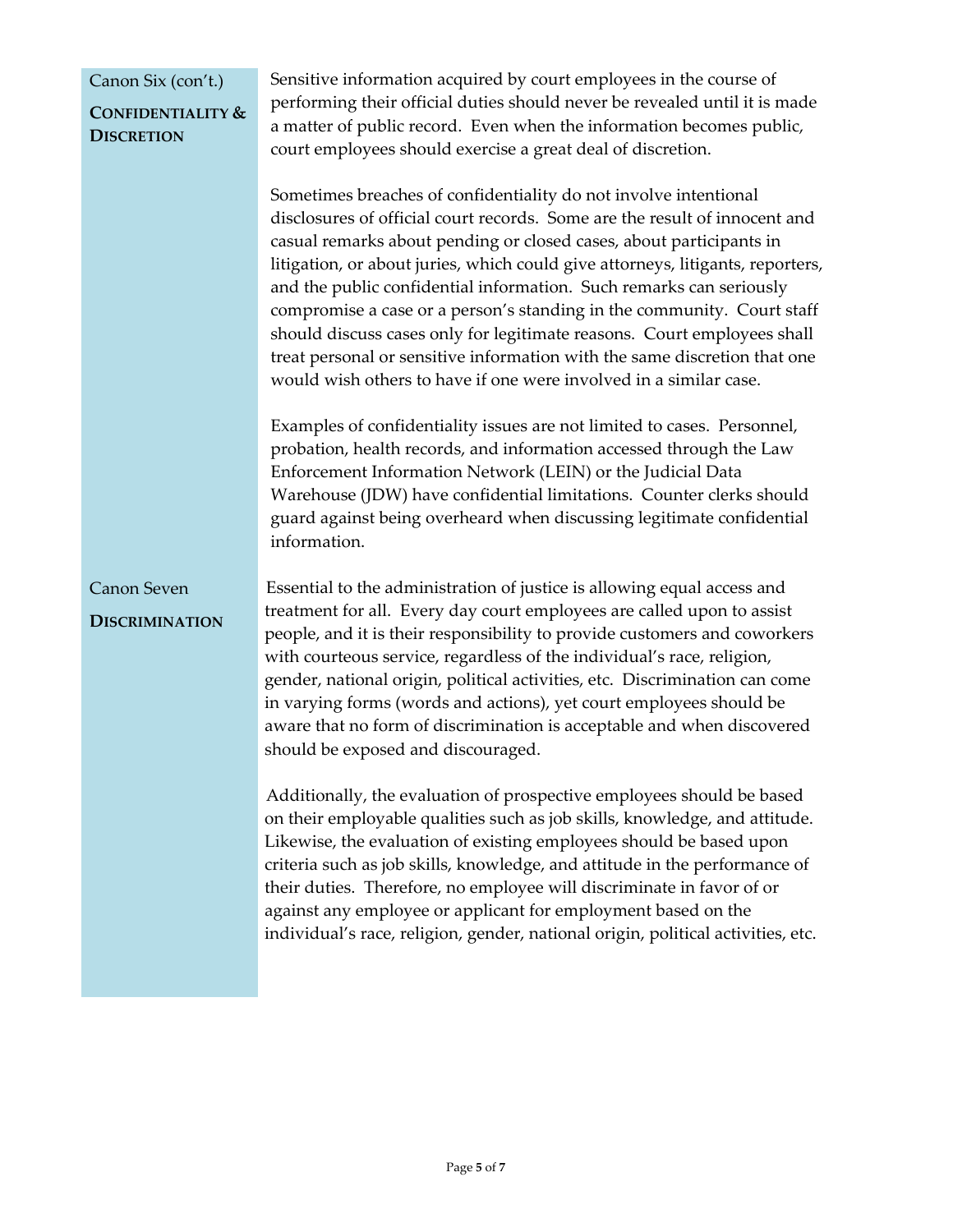#### Canon Eight **POLITICAL ACTIVITY**

A court employee's ability to participate in the democratic process by working for a political cause, party, or candidate should not be hampered by his or her employment if done outside of working hours. This participation includes, but is not limited to, holding party membership, holding public office<sup>1</sup>, making speeches, and making contributions of time and/or money to candidates, political parties, or other groups engaged in political activity. This participation in political activity should not transcend into the workplace by the displaying of political material (i.e., literature, badges, signs, or other material advertising a political cause, party or candidate), soliciting signatures for political candidacy, or soliciting, or receiving funds for political purposes. In addition, no government equipment, or resources of any kind are to be used for promoting political activity in the workplace before, during, or after work hours.

Canon Nine **DUTY TO SERVE** For the court to be an effective institution, court employees must reflect a high level of professionalism as they faithfully carry out all assigned duties and enforce the rules/orders provided by the court. It is never acceptable to undermine the judge or speak negatively of the court, especially in a public arena. A court employee's primary obligation is to the court. Court employees are not to inappropriately destroy, alter, falsify, mutilate, backdate, or fail to make required entries on any court records.

> Court employees must recognize that colleagues are also customers, and they should be given the same level of professional consideration as public clients.

> Employees shall refrain from posts on social media that can contribute to a hostile work environment on the basis of race, sex, disability, religion, or any other status protected by law. Some specific examples of prohibited social media conduct include posting commentary, content, or images that are defamatory, pornographic, proprietary, harassing, or libelous.

### Canon Ten **COMPETENCY**

When working within the court system, laws and rules of operation are continually changing due to legislation, court rules, administrative orders, caselaw, technology, etc. Therefore, court employees are encouraged to take advantage of educational opportunities that will enhance their skills, advance their understanding, and allow for better service.

Adopted 8/2008

The Michigan Judicial Institute gratefully acknowledges the contributions of the State Court Administrative Office Regional Administrators, the Management Analysts of Trial Court Services, and Court Administrators Donna Beaudet, David Drain, and Michelle Hill who reviewed the 2010 code and provided valuable feedback throughout the revision of this document.

Amended 8/18/2010